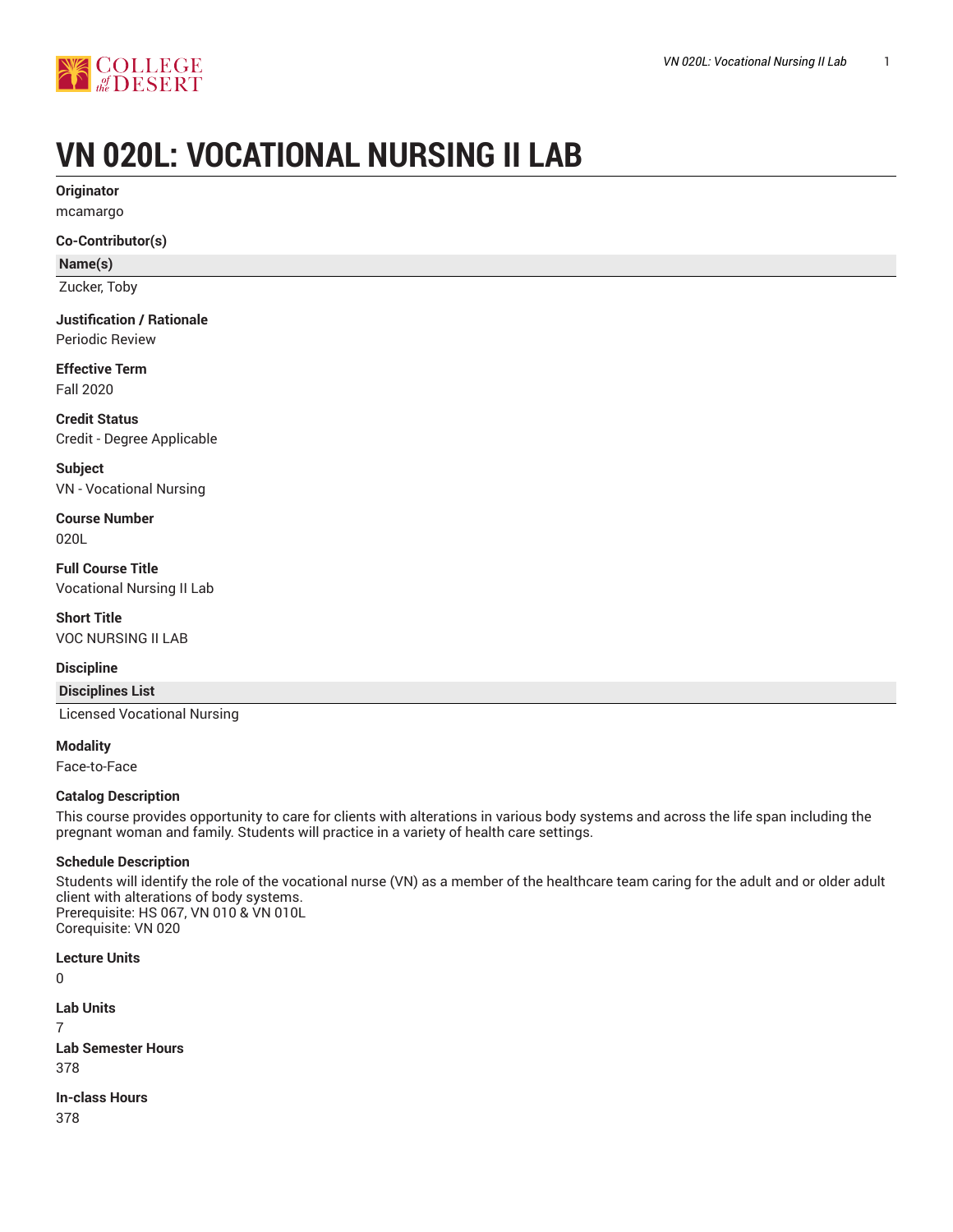

**Out-of-class Hours**  $\Omega$ 

**Total Course Units** 7 **Total Semester Hours** 378

**Prerequisite Course(s)** VN 010 & VN 010L; Corequisite: VN 020

# **Required Text and Other Instructional Materials**

**Resource Type** Book

**Author** Timby, B.K., and Smith, N. E.,

**Title** Introductory Medical-Surgical Nursing

**Edition** 11th

**Publisher** Lippincott

**Year**

2018

**College Level**

Yes

**Resource Type** Book

**Author** Clayton, B.D., Gurevitz, S.L., Willihnganz, M.J.,

**Title** Basic Pharmacology for Nurses

**Edition**

18

**Publisher**

Elsevier

**Year** 2020

**College Level** Yes

**Resource Type** Book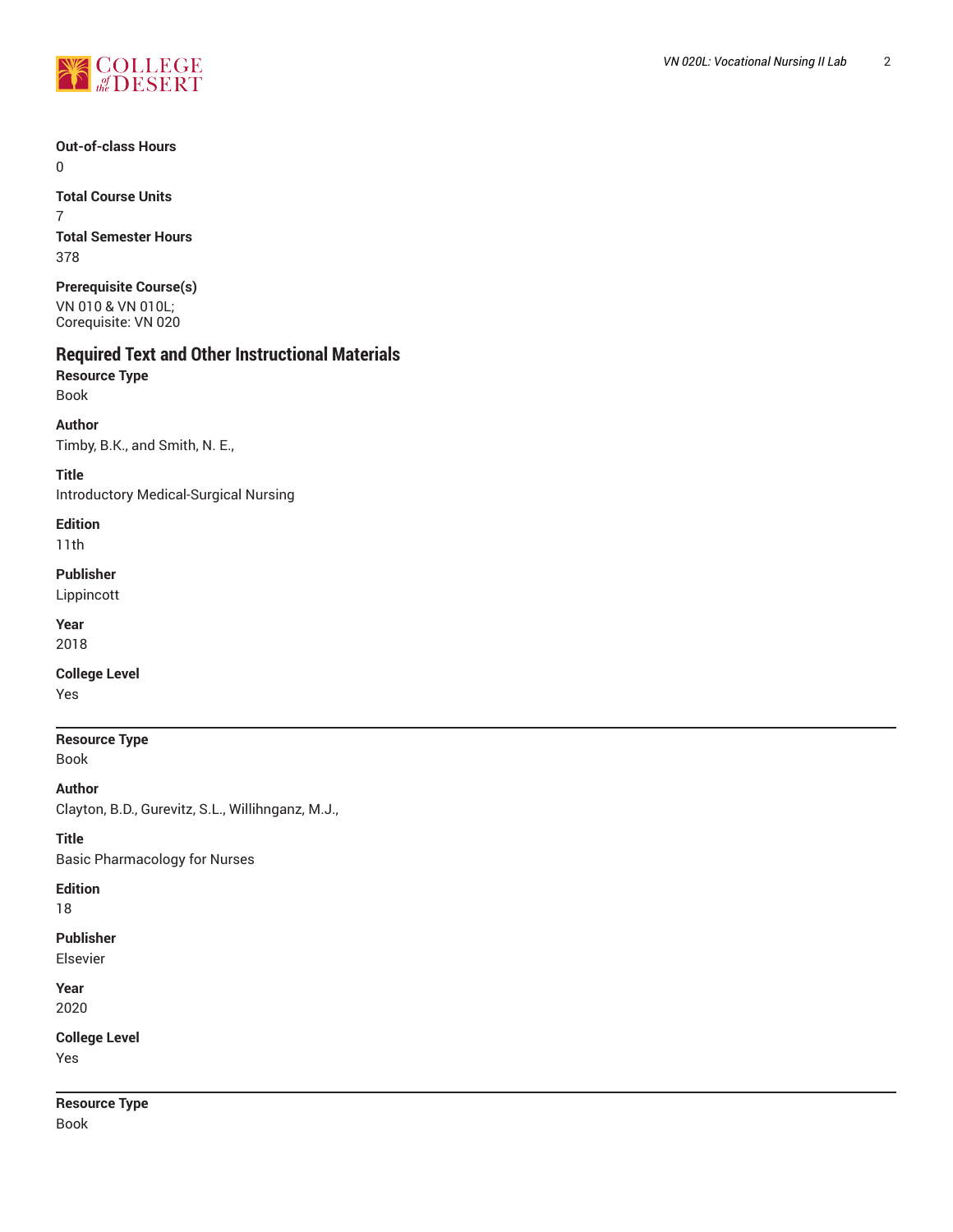

#### **Author**

Timby, B.K.

#### **Title**

Fundamental Nursing Skills and Concepts

#### **Edition**

11th

### **Publisher**

Lippincott

**Year** 2017

#### **College Level**

Yes

## **Resource Type**

# Book

**Author**

Leifer, G.

#### **Title**

Introduction to Maternity and Pediatric Nursing

**Edition**

7th

#### **Publisher**

Elsevier

# **Year**

2019

#### **College Level**

Yes

#### **Flesch-Kincaid Level**

12

# **Resource Type**

Web/Other

### **Description**

VN20L Syllabus (Current year). College of the Desert, Vocational Nursing Program.

# **Resource Type**

Web/Other

### **Description**

Current professional journals and articles

#### **Class Size Maximum**

10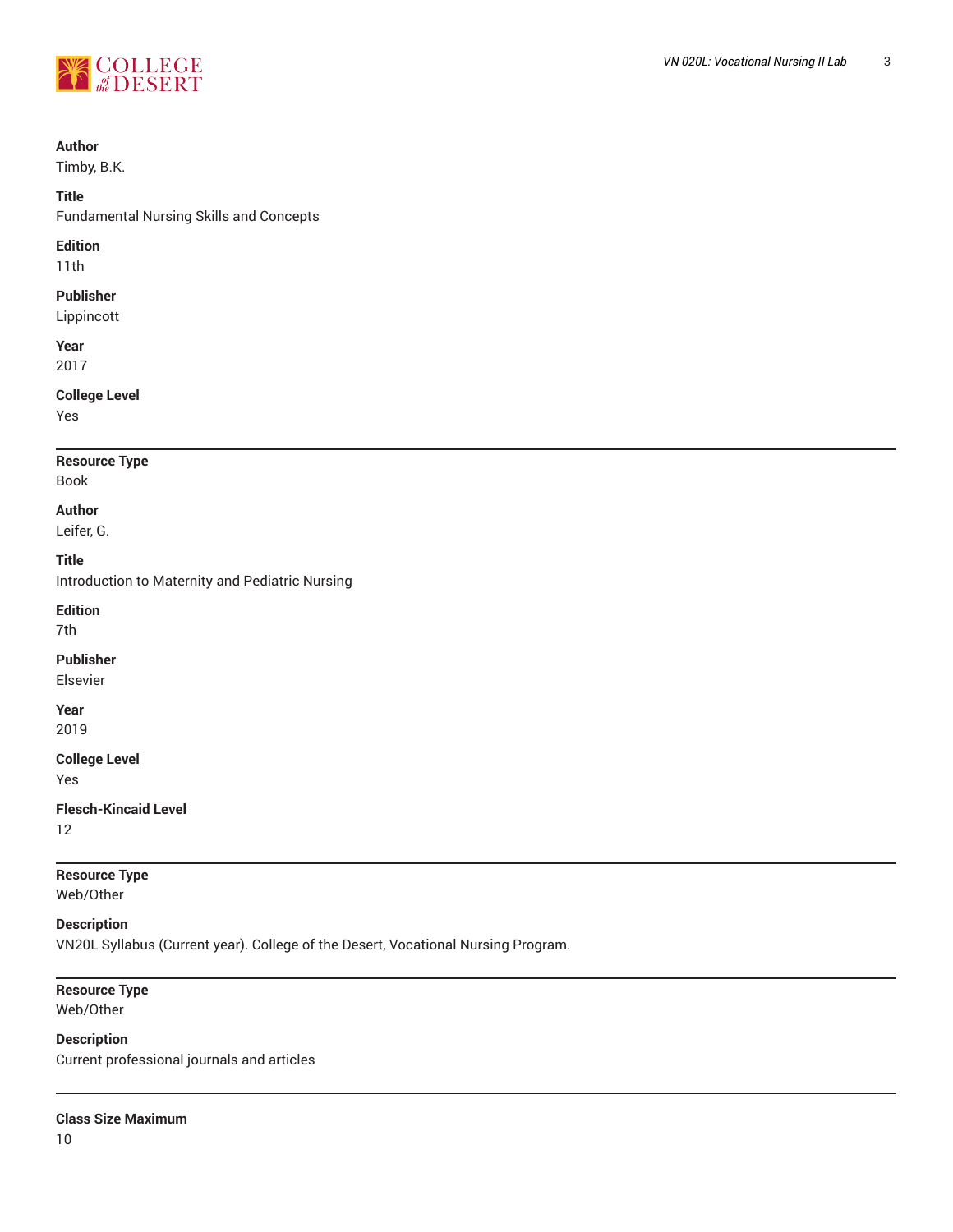

#### **Entrance Skills**

Explain the purpose of the client assessment.

#### **Requisite Course Objectives**

VN 010-Explain the purpose of the client assessment.

#### **Entrance Skills**

Describe data that should be collected regarding the physical, emotional, spiritual and socio-cultural needs of clients, identifying alterations in optimum health.

#### **Requisite Course Objectives**

VN 010-Describe data that should be collected regarding the physical, emotional, spiritual and socio-cultural needs of clients, identifying alterations in optimum health.

#### **Entrance Skills**

Outline methods by which and sources from which data regarding clients' needs are collected.

#### **Requisite Course Objectives**

VN 010-Outline methods by which and sources from which data regarding clients' needs are collected.

#### **Entrance Skills**

Identify the content of nursing care plans, focusing on the collection of data.

#### **Requisite Course Objectives**

VN 010-identify the content of nursing care plans, focusing on the collection of data.

#### **Entrance Skills**

Describe the factors that enhance the quality of client care.

#### **Requisite Course Objectives**

VN 010-Describe the factors that enhance the quality of client care.

#### **Entrance Skills**

Discuss the various components of the communication process.

#### **Requisite Course Objectives**

VN 010-Discuss the various components of the communication process.

#### **Entrance Skills**

Identify the role of the vocational nursing student as related to client relationships, confidentiality, and work ethic.

#### **Requisite Course Objectives**

VN 010-Identify the role of the vocational nursing student as related to client relationships, confidentiality, and work ethic.

#### **Entrance Skills**

Explain ethical considerations as applied to vocational nursing.

#### **Requisite Course Objectives**

VN 010-Explain ethical considerations as applied to vocational nursing.

#### **Entrance Skills**

Use beginning skills to collect data regarding clients' physical, psychological socio-cultural, and spiritual needs.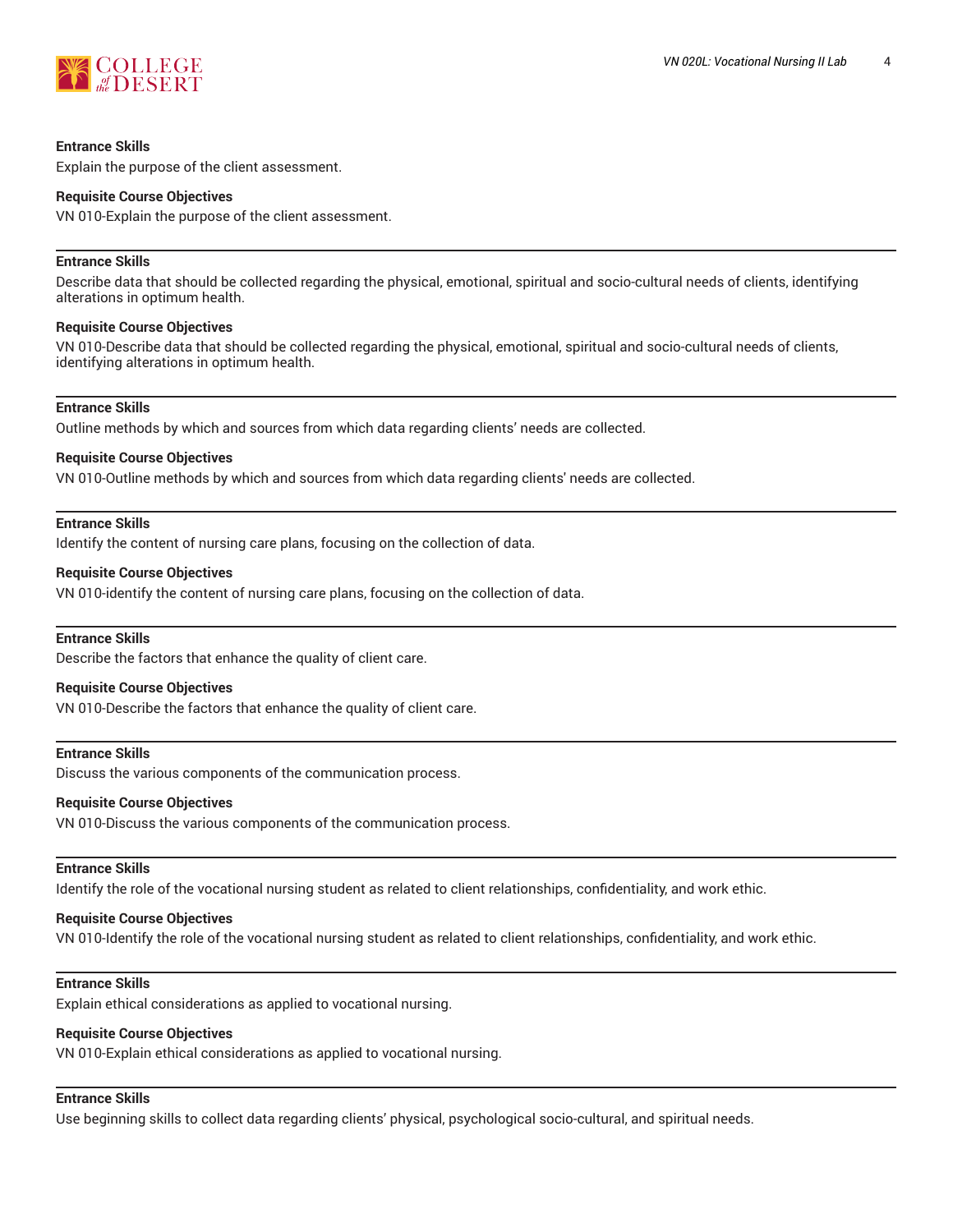

#### **Requisite Course Objectives**

VN 010L-Use beginning skills to collect data regarding clients' physical, psychological socio-cultural, and spiritual needs.

**Entrance Skills** Apply data gathered to the planning of care.

#### **Requisite Course Objectives**

VN 010L-Apply data gathered to the planning of care.

**Entrance Skills** Provide safe competent basic nursing care.

#### **Requisite Course Objectives**

VN 010L-Provide safe competent basic nursing care.

#### **Entrance Skills**

Use a beginning understanding of communication skills to effectively communicate with clients and families.

#### **Requisite Course Objectives**

VN 010L-Use a beginning understanding of communication skills to effectively communicate with clients and families.

#### **Entrance Skills**

Document carefully.

#### **Requisite Course Objectives**

VN 010L-Document carefully.

#### **Entrance Skills**

Assume responsibility and accountability for performing professionally in the clinical environment.

#### **Requisite Course Objectives**

VN 010L-Assume responsibility and accountability for performing professionally in the clinical environment.

#### **Entrance Skills**

Practice within the accepted role of a vocational nursing student.

#### **Requisite Course Objectives**

VN 010L-Practice within the accepted role of a vocational nursing student.

#### **Entrance Skills**

Corequisite Skills: Identify the data to be collected in client assessment.

#### **Requisite Course Objectives**

VN 020-Identify the data to be collected in client assessment.

#### **Entrance Skills**

Use assessment of client needs as a basis for planning and implementing care.

#### **Requisite Course Objectives**

VN 020-Use assessment of client needs as a basis for planning and implementing care.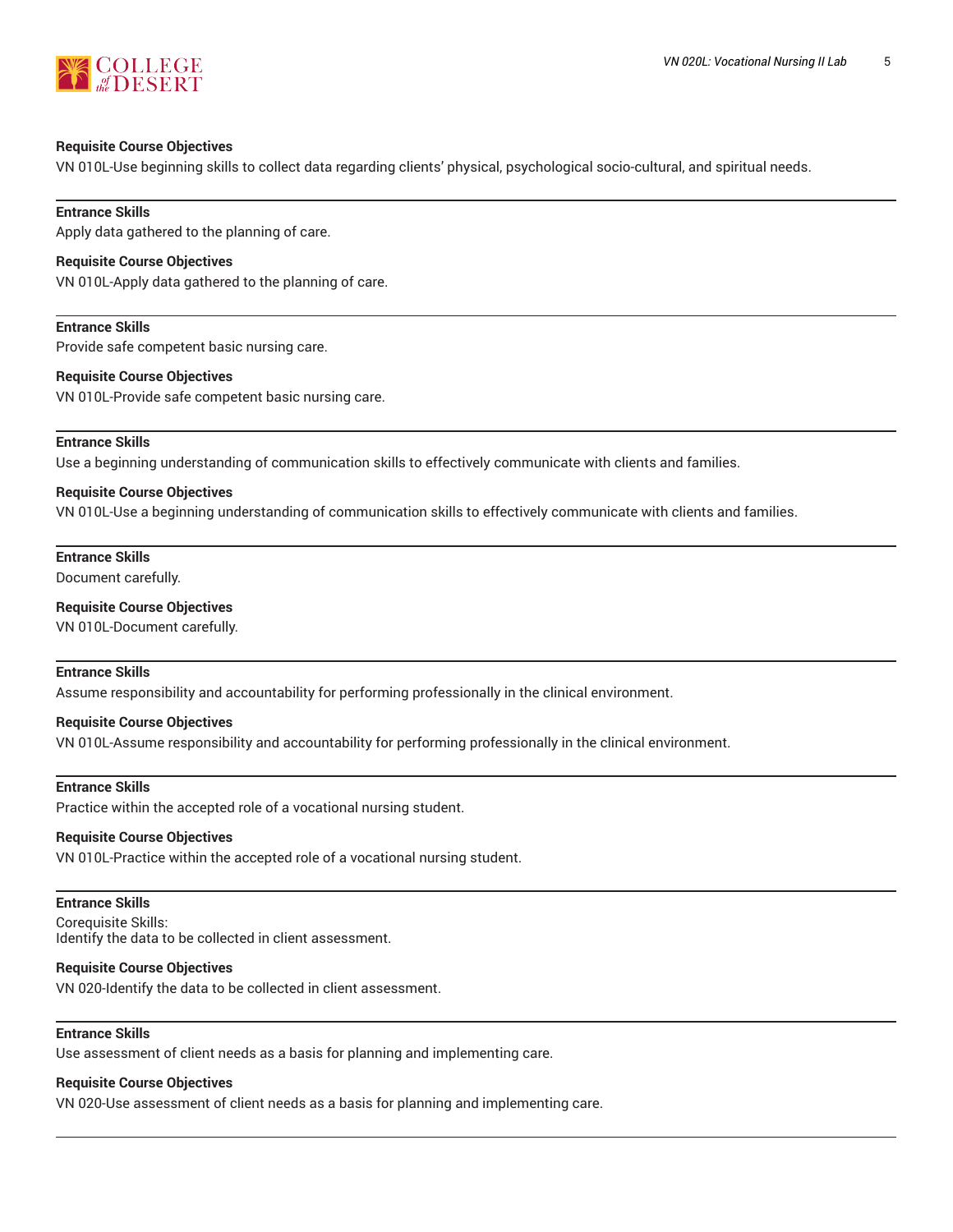

#### **Entrance Skills**

Outline the components of a complete nursing care plan.

#### **Requisite Course Objectives**

VN 020-Outline the components of a complete nursing care plan.

#### **Entrance Skills**

Explain the importance of nursing standards in the delivery of competent nursing care.

#### **Requisite Course Objectives**

VN 020-Explain the importance of nursing standards in the delivery of competent nursing care.

#### **Entrance Skills**

Describe critical elements of written and verbal communication.

#### **Requisite Course Objectives**

VN 020-Describe critical elements of written and verbal communication.

#### **Entrance Skills**

Discuss the role of the vocational nurse on the health care team.

#### **Requisite Course Objectives**

VN 020-Discuss the role of the vocational nurse on the health care team.

#### **Entrance Skills**

Describe the ethical responsibility for advocating for consumers of care.

#### **Requisite Course Objectives**

VN 020-Describe the ethical responsibility for advocating for consumers of care.

#### **Course Content**

- 1. Leadership
- 2. Supervision
- 3. Care of Surgical Client
- 4. Care of Clients with Neuro/sensory alterations
- 5. Follow VN 20 Syllabus

#### **Lab Content**

- 1. Care of perioperative clients
- 2. Care of clients with alterations in liver, gall bladder and pancreatic function
- 3. Care of Clients with alterations in gall bladder/pancreatic function
- 4. Care of Clients with alterations in gastrointestinal (GI) function
- 5. Care of Clients with alterations in genitourinary (GU) function
- 6. Care of Clients with alterations in reproductive.
- 7. Care of Clients with alterations in sensory/neuro or spinal cord function
- 8. Care of Clients with cerebral vascular accidents (CVAs)
- 9. Rehab Clients
- 10. Care of Mother/Infant in all phases of pregnancy and birth

#### **Course Objectives**

|             | <b>Objectives</b>                                                                         |
|-------------|-------------------------------------------------------------------------------------------|
| Objective 1 | Apply data collected in assessment of client's needs when planning and implementing care. |
| Objective 2 | Develop nursing care plans for clients assigned to their care.                            |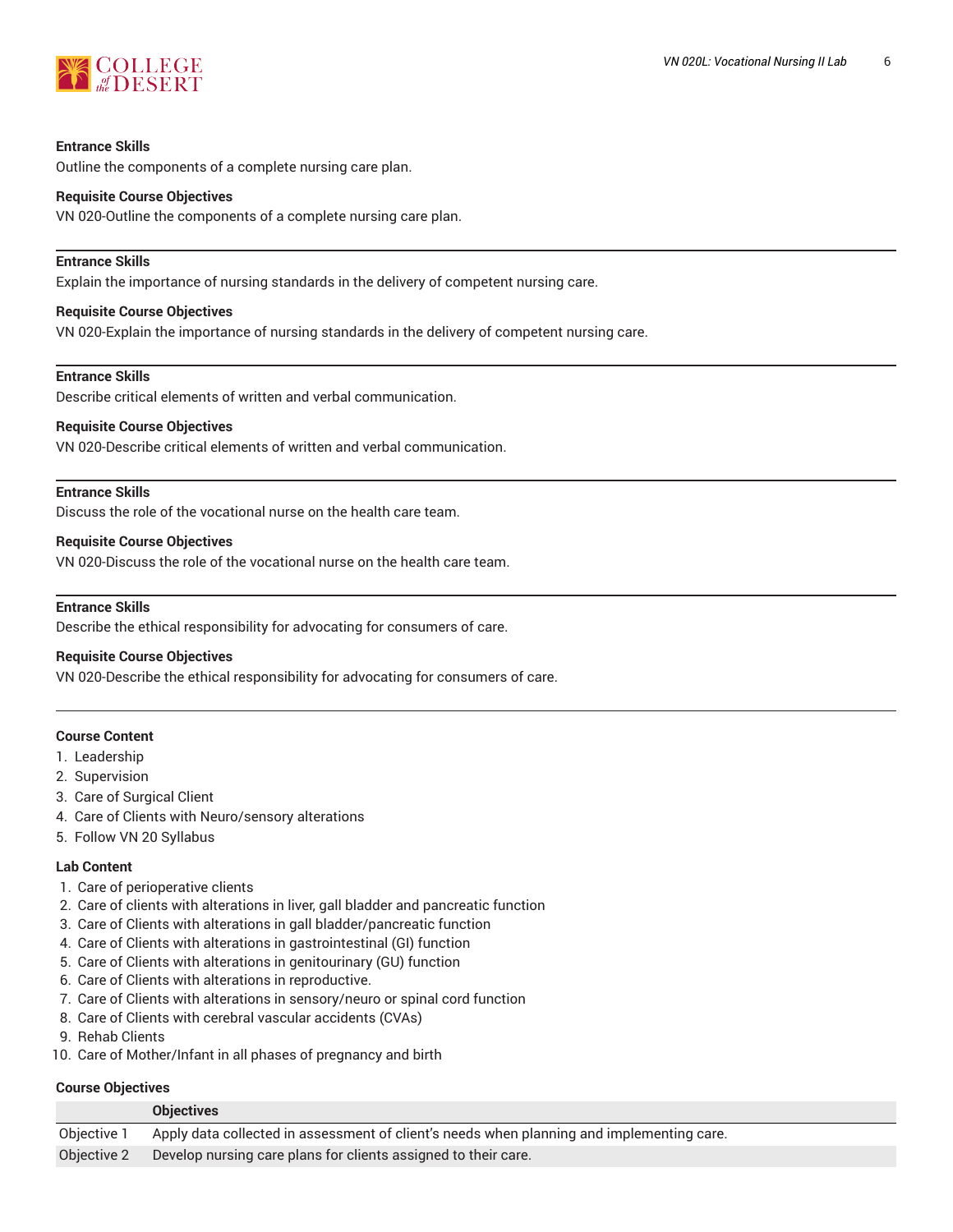

| Objective 3 | Provide competent nursing care that incorporates an understanding of standards of care.             |
|-------------|-----------------------------------------------------------------------------------------------------|
| Objective 4 | Communicate therapeutically with clients and families.                                              |
| Obiective 5 | Participate as a member of the health care team.                                                    |
| Obiective 6 | Assume responsibility and accountability for performing professionally in the clinical environment. |

#### **Student Learning Outcomes**

|           | Upon satisfactory completion of this course, students will be able to:                                                                                             |
|-----------|--------------------------------------------------------------------------------------------------------------------------------------------------------------------|
| Outcome 1 | Utilize theoretical principles learned in concurrent theory class to successfully provide nursing care to clients with<br>alterations in function of body systems. |

#### **Methods of Instruction**

| <b>Method</b>                      | Please provide a description or examples of how each instructional<br>method will be used in this course                                                         |
|------------------------------------|------------------------------------------------------------------------------------------------------------------------------------------------------------------|
| Activity                           | Clinical hours to meet BVNPT requirement. Students are required to have<br>378 direct patient care hours per semester.                                           |
| Technology-based instruction       | Electronic medical records, glucometer, bladder scanner, and electronic<br>medication dispensing machine, work station on wheel, and various<br>medical devices. |
| Supplemental/External Activity     | Patient care planning, drug card preparation                                                                                                                     |
| <b>Role Playing</b>                | High and low-fidelity simulation                                                                                                                                 |
| Participation                      | Patient care required by the BVNPT is 378 hours direct patient care per<br>semester.                                                                             |
| Observation                        | Operating room experience under directions of registered nurses in this<br>specialty setting.                                                                    |
| Laboratory                         | Clinical hours at various clinical sites. Hours represent the hours of direct<br>patient care set forth by the BVNPT.                                            |
| Experiential                       | Clinical hours in various clinical settings. Total of 378 direct patient care<br>hours must be completed.                                                        |
| Discussion                         | Pre- and post-conference discussion regarding direct patient care<br>experiences.                                                                                |
| Demonstration, Repetition/Practice | Skills specific to VN level: foley cath insertion/removal, medication,<br>administration, charting, report/handoff                                               |
| Collaborative/Team                 | Work with interdisciplinary team to provide patient care needs                                                                                                   |
| Clinical                           | Required hours per BVNPT Board to sit for licensing exam                                                                                                         |

#### **Methods of Evaluation**

| <b>Method</b>                                 | Please provide a description or examples of how<br>each evaluation method will be used in this course. | <b>Type of Assignment</b> |
|-----------------------------------------------|--------------------------------------------------------------------------------------------------------|---------------------------|
| College level or pre-collegiate essays        | Case Studies                                                                                           | In Class Only             |
| Behavior assessment                           | clinical evaluation tool                                                                               | In Class Only             |
| Oral and practical examination                | skills validation/check off, Socratic Questioning                                                      | In Class Only             |
| Self/peer assessment and portfolio evaluation | clinical evaluation tool, clinical portfolio                                                           | In Class Only             |
| Field/physical activity observations          | pre-clinical physical evaluation, faculty observation<br>in clinical setting                           | In and Out of Class       |
| Laboratory projects                           | Clinical skills lab                                                                                    | In Class Only             |
| Written homework                              | <b>Nursing Care Plans</b>                                                                              | In and Out of Class       |

#### **Assignments**

#### **Other In-class Assignments**

- 1. Appear at clinical on time and in appropriate attire.
- 2. Read assigned chapters in textbooks or outside reading assignment as related to assigned client care.
- 3. Complete care of assigned clients.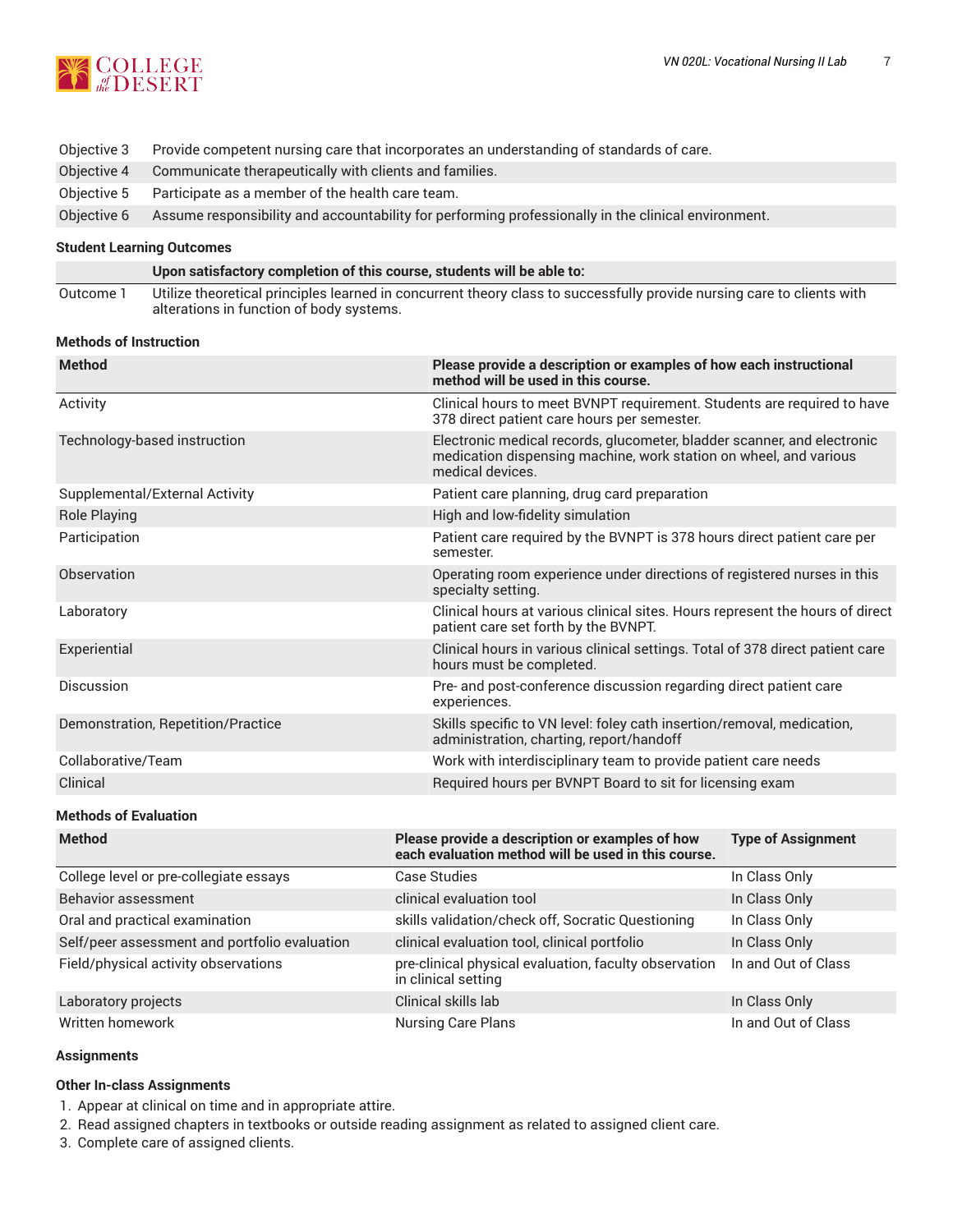

#### **Other Out-of-class Assignments** None

**Grade Methods** Pass/No Pass Only

# **MIS Course Data**

**CIP Code** 51.3901 - Licensed Practical/Vocational Nurse Training.

**TOP Code** 123020 - Licensed Vocational Nursing

**SAM Code** C - Clearly Occupational

**Basic Skills Status** Not Basic Skills

**Prior College Level** Not applicable

**Cooperative Work Experience** Not a Coop Course

**Course Classification Status** Credit Course

**Approved Special Class** Not special class

**Noncredit Category** Not Applicable, Credit Course

**Funding Agency Category** Not Applicable

**Program Status** Program Applicable

**Transfer Status** Not transferable

**Allow Audit** No

**Repeatability** No

**Materials Fee** No

**Additional Fees?** No

# **Approvals**

**Curriculum Committee Approval Date** 12/03/2019